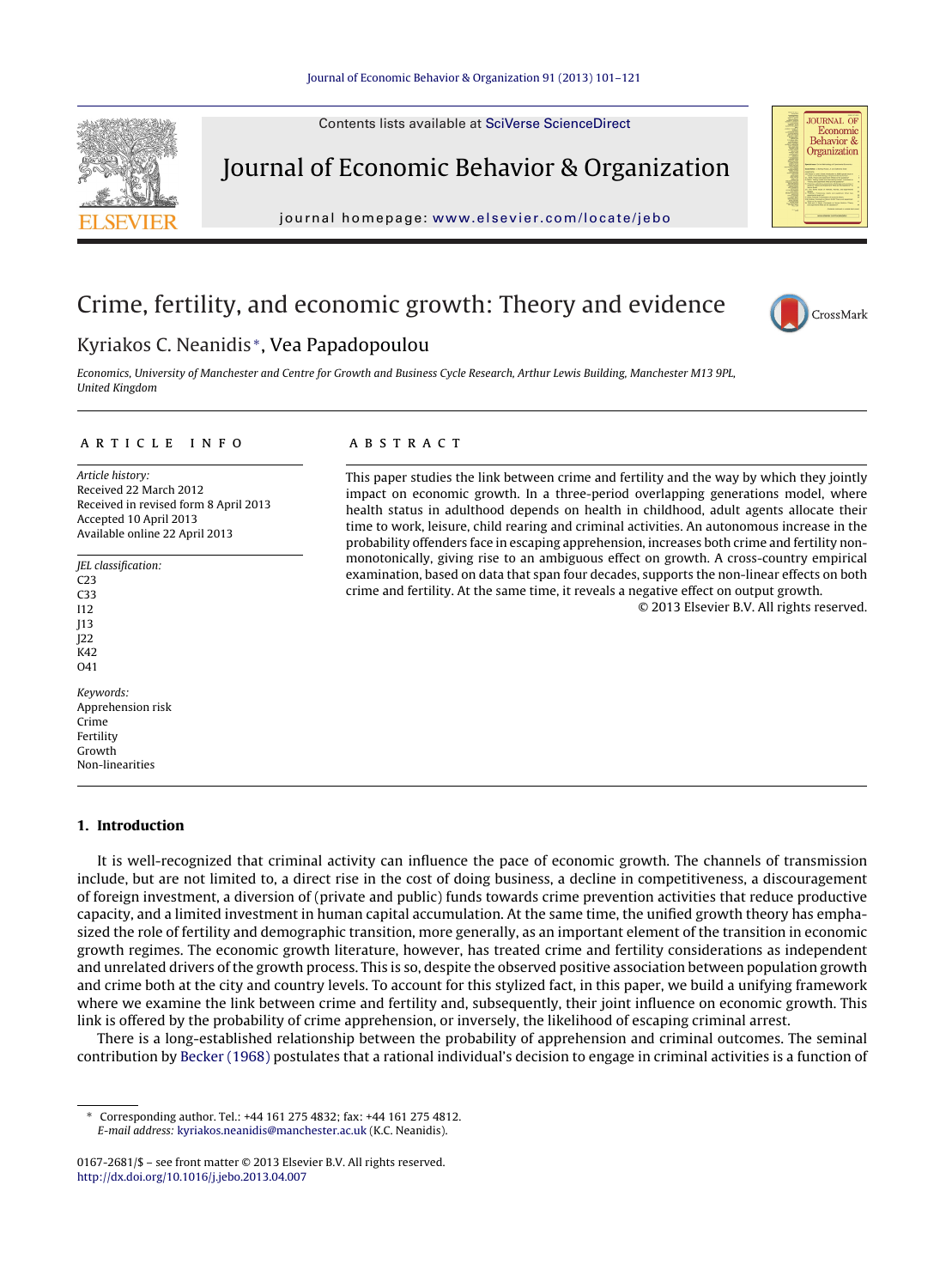the expected returns to crime and the returns to legitimate market opportunities. Optimizing agents have a higher incentive to participate in criminal activity when the financial rewards from crime exceed those obtained from legal work. According to [Becker](#page--1-0) [\(1968\),](#page--1-0) this would be the case in response to a lower probability of apprehension and conviction, a less severe punishment, and lower legal real wages, other things equal. More recently, [Imrohoroglu](#page--1-0) et [al.](#page--1-0) [\(2004,](#page--1-0) [2006\)](#page--1-0) and [Engelhardt](#page--1-0) et al. (2008) by calibrating their models to U.S. property crime data, have stressed that the most important factor for observed changes in crime rates is the apprehension probability. This finding has also received strong empirical support both for the U.S. and across countries. Many studies have shown that increases in the probability of apprehension and punishment, achieved by greater government expenditure on security or a greater number of security officers, decreases the expected return of crime and, therefore, crime [\(Corman](#page--1-0) [and](#page--1-0) [Mocan,](#page--1-0) [2000;](#page--1-0) [Levitt,](#page--1-0) [2004;](#page--1-0) [Di](#page--1-0) [Tella](#page--1-0) [and](#page--1-0) [Schargrodsky,](#page--1-0) [2004;](#page--1-0) [Evans](#page--1-0) [and](#page--1-0) [Owens,](#page--1-0) [2007;](#page--1-0) [Draca](#page--1-0) et [al.,](#page--1-0) [2011;](#page--1-0) [Harbaugh](#page--1-0) et al., [2011\).](#page--1-0) It is, therefore, the conviction of this line of studies that the likelihood of arrest influences economic growth via its effect on crime rates.

From the perspective of development theorists, central role in economic growth is played by fertility decisions. According to them, a demographic transition represents the underlying mechanism ofthe passage from a near-zero steady state growth regime to a positive steady state growth regime. The mechanism that allows for this transition dates back to [Becker](#page--1-0) [\(1960\)](#page--1-0) and features the quantity–quality trade-off for children. The trade-off derives from the assumption that parental utility is a function of both the number of children and of their education or human capital. Since both rearing and educating children are costly, a trade-off between these two activities arises. In this environment, a decline in mortality makes investment in children's human capital more attractive, leading parents to substitute child quantity for child quality. The simultaneous accumulation of human capital and decline in fertility provides a link between transitions in demography and growth. Various versions of this argument have been developed by [Galor](#page--1-0) and Weil (1999), Kalemli-Ozcan [\(2003\)](#page--1-0) and [Falcao](#page--1-0) [and](#page--1-0) [Soares](#page--1-0) [\(2008\).](#page--1-0) More recently, [Bhattacharya](#page--1-0) [and](#page--1-0) [Qiao](#page--1-0) [\(2007\)](#page--1-0) and [Agénor](#page--1-0) [\(2009\)](#page--1-0) have considered human capital development as a function of investments in health.

This paper jointly studies the connection between crime rates and fertility rates. It then examines the way via which these two variables affect economic growth. In this way, the analysis offers a combination of the two above-mentioned literatures. Thus, this paper can be thought of as combining two pioneering works of [Becker](#page--1-0) [\(1960,](#page--1-0) [1968\)](#page--1-0) to illustrate that crime and fertility outcomes are jointly determined by the probability of avoiding apprehension. This is done by developing a theoretical framework and by testing empirically its implications.

To the best of our knowledge, the only study that has tried to (empirically) establish a link between crime and fertility is [Gaviria](#page--1-0) [and](#page--1-0) [Pagés](#page--1-0) [\(2002\).](#page--1-0) Using crime victimization data for 17 Latin American countries they suggestthat higher population growth at the city level raises crime victimization rates. They interpret this finding as being causal, hypothesizing that higher city growth diminishes the effectiveness of law enforcement institutions. Our study, in turn, finds this positive relationship not to be causal but rather an equilibrium outcome stemming from the lower effectiveness of law enforcement, as this is proxied by the higher probability of criminals escaping apprehension.

Our theoretical model comprises two basic relationships. The first relates the probability of escaping apprehension to the level of crime. The second connects the probability of escaping apprehension to child-bearing decisions. In this way, the model illustrates the idea that crime rates and fertility rates are endogenously determined. Their relationship depends on the way the individual (time allocation) and the institutional factors (probability of arrest) that determine outcomes on an individual level, aggregate across the population.

The model contributes to the literature by generating three important results. First, by identifying a non-linear effect of escaping the probability of arrest on criminal activity so that the likelihood of escaping apprehension has a positive effect on crime only after a critical probability threshold. Second, by illustrating that fertility responds positively to higher values of the probability of escaping arrest. Third, by showing that the effect of the apprehension probability on economic growth is ambiguous.

The predictions of the model are then subjected to an empirical evaluation. The empirical analysis considers up to 90 countries with the use of panel data for the period 1970–2008. The methodology utilizes both reduced form estimations and joint estimations of the crime, fertility and growth equations. Our results offer support to the theoretical implications as they show a non-monotonic effect of the likelihood of escaping arrest and conviction on crime, with the effect turning positive above a probability in the range of 10–30 percent. Above this threshold value, we also find evidence of a positive impact of the probability of escaping apprehension on fertility. Further, the effect of this probability on growth is negative, corroborating the studies that document a negative relationship between crime and economic performance.

The remainder of the paper is organized as follows. Section 2 presents the theoretical analysis, setting out and solving our model economy to establish the key implications. Section [3](#page--1-0) contains the empirical analysis, describes our methodology and data, presents our main findings and reports the results of various sensitivity checks. Section [4](#page--1-0) contains a few concluding remarks.

#### **2. Theory**

Consider an OLG economy in which activity extends over an infinite discrete time period. In every period one homogeneous good is produced, which can either be consumed in that period or stored to yield capital at the beginning of the following period. In each generation individuals live for three periods: childhood, adulthood and retirement (or old age). Each individual is endowed with two units of time in adulthood, and zero units when in childhood and old age. Children